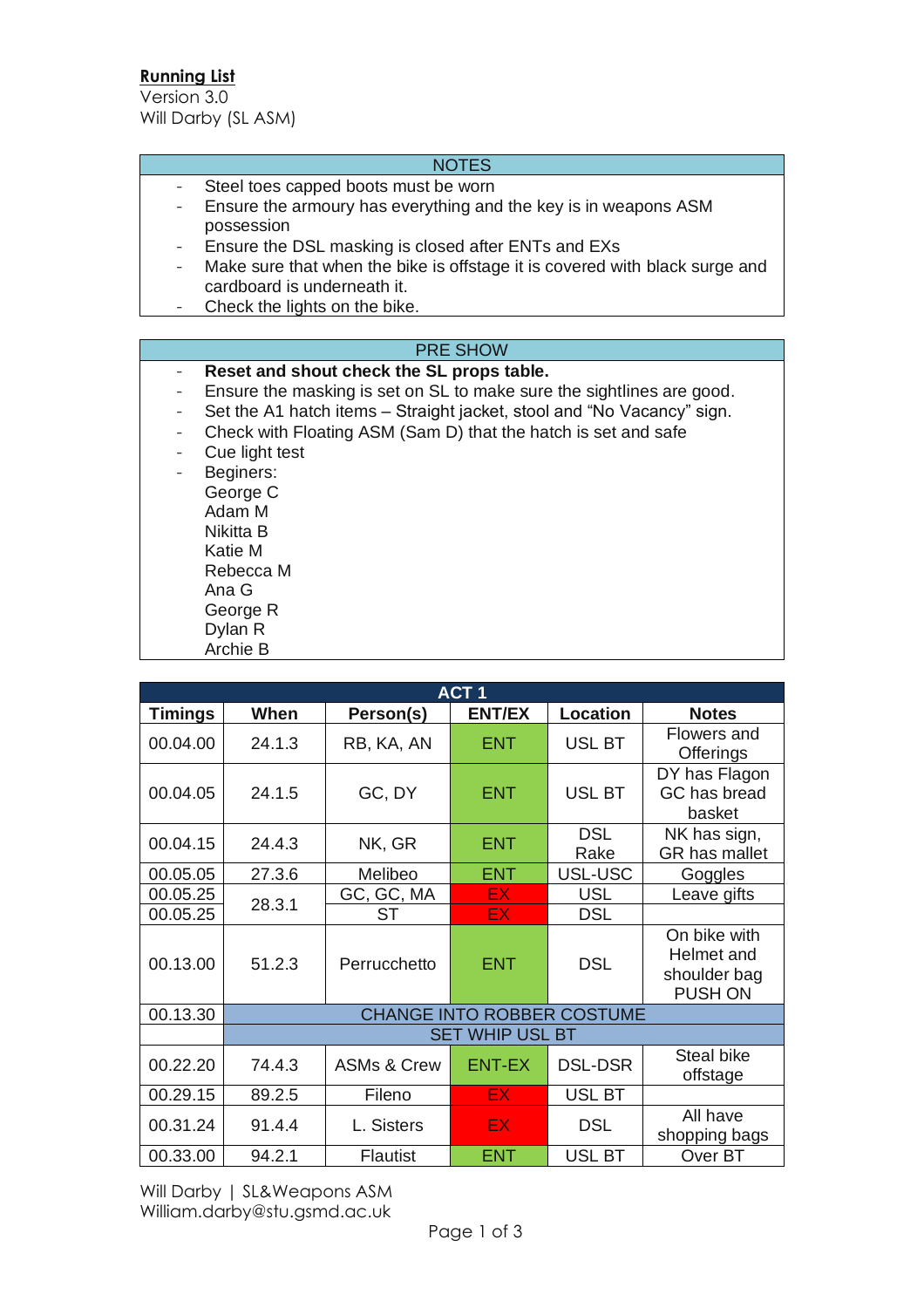## **Running List**

Version 3.0 Will Darby (SL ASM)

| 00.33.15 | 95.1.1         | Celia                    | <b>ENT</b> | <b>USL BT</b> | On rowing boat<br>w/. parasol and<br>hat |
|----------|----------------|--------------------------|------------|---------------|------------------------------------------|
| 00.49.50 | 136.1.1        | Melibeo &<br>Celia       | <b>ENT</b> | <b>DSL</b>    | No hats or<br>parasol                    |
| 00.50.00 | 137.2.3        | Melibeo                  | EX.        | <b>DSL</b>    |                                          |
| 00.52.00 | 143.3.2        | Nerina                   | EX.        | <b>DSL</b>    |                                          |
| 00.56.10 | 150.1.1        | Nerina &<br>Perrucchetto | <b>ENT</b> | <b>DSL</b>    | P. has Hip flask                         |
| 01.00.00 | 158.3.1        | <b>Nerina</b>            | EX.        | <b>DSL</b>    |                                          |
| 01.00.10 | 159.4.6        | Perrucchetto             | EX.        | <b>DSL</b>    |                                          |
| 01.01.00 | 160.2.1        | Melibeo                  | <b>ENT</b> | <b>DSL</b>    | After L ENT<br><b>USR</b>                |
| 01.07.30 | 178.1.1        | Nerina &<br>Perrucchetto | <b>ENT</b> | <b>DSL</b>    | <b>Holding Nerina</b>                    |
| 01.19.00 | 224.1.1        | Chorus                   | ENT        | DSL+USL       |                                          |
|          | END OF ACT ONE |                          |            |               |                                          |

## INTERVAL 1 – 20 Mins

- Get weapons out of armoury with 2x stage crew.<br>- Move motorbike from SR-SL Get 4 neonle to lift
- Move motorbike from SR-SL. Get 4 people to lift onto platform.
- Set the boars head pub scene SL.
- Make sure drinks are set
- Pour 3x beers into large glasses 34 full.
- Set bolt cutters on bar table
- Swap hatch items for beach towel, Headshots, Vanity case and mirror, Flowers
- Get Weapons out of the armoury and place in the gun box SR
- Nerina set onstage w/. pint and bolt cutters

| ACT <sub>2</sub> |                                              |             |               |                 |                  |  |
|------------------|----------------------------------------------|-------------|---------------|-----------------|------------------|--|
| <b>Timings</b>   | When                                         | Person(s)   | <b>ENT/EX</b> | <b>Location</b> | <b>Notes</b>     |  |
| 00.03.00         | 242.4.2                                      | DY          | <b>ENT</b>    | MSL             | 1x Full pint     |  |
| 00.03.10         | 243.2.4                                      | DY          | EX.           | <b>MSL</b>      | 1x Empty<br>Pint |  |
| 00.04.00         | 244.4.4                                      | Lindoro     | EX.           | <b>DSL</b>      |                  |  |
| 00.04.50         | 256.1.4                                      | DY          | <b>ENT</b>    | <b>MSL</b>      | 2x Full pints    |  |
| 00.05.00         | 256.3.1                                      | DY          | <b>EX</b>     | <b>MSL</b>      | 1x Pint          |  |
| 00.09.00         | 263.2.2                                      | Celia       | <b>ENT</b>    | <b>DSL</b>      | <b>DSM GO</b>    |  |
|                  | WHEN SM (ELI B) SL GO SR TO HAND OUT WEAPONS |             |               |                 |                  |  |
|                  | 285.4.2                                      | Lindoro     | <b>ENT</b>    | <b>DSL</b>      |                  |  |
|                  | 287.2.1                                      | Celia       | EX.           | <b>DSL</b>      |                  |  |
| 00.15.00         | 290.1.2                                      | CH W/. GUNS | <b>ENT</b>    | <b>SL</b>       |                  |  |
| 00.16.00         | 290.2.1                                      | <b>ALL</b>  | EX.           | <b>SL</b>       | Take M&A<br>Guns |  |
|                  | 291.4.1                                      | Amaranta    | <b>ENT</b>    | <b>DSL</b>      |                  |  |
| 00.17.30         | 294.1.1                                      | CH w/. GUNS | ENT           | <b>SL</b>       |                  |  |